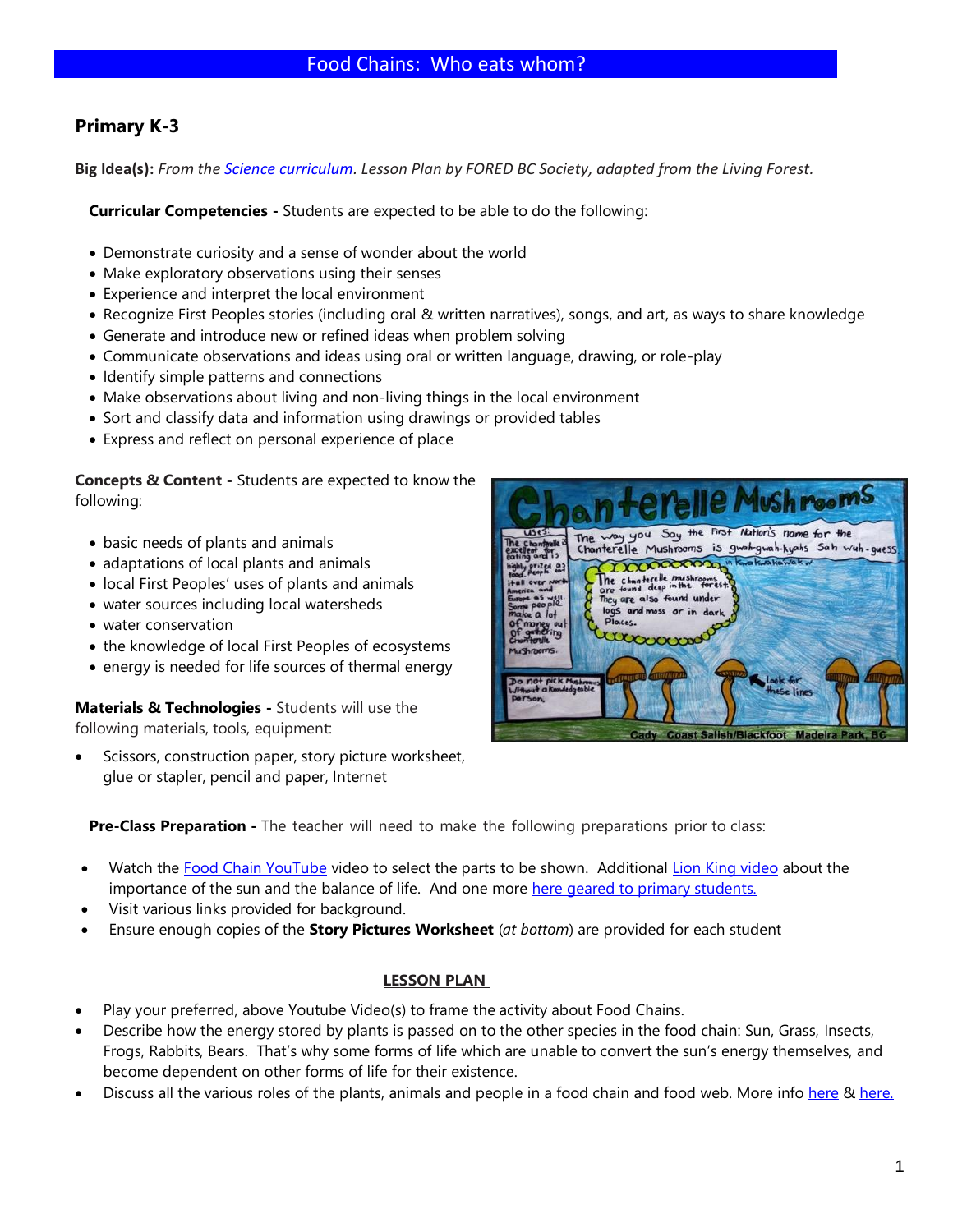- Have students cut the **Story Pictures Worksheet** apart and arrange their pictures into the correct order to show a simple food chain. They don't need to include all the pictures. They can staple them in order and attach a cover page to their booklet. Make a title page.
- Go for a walk outdoors to safely see some of the food chain components. Make observations, hypotheses about natural phenomena, journaling, and follow-up investigation. If possible, us[e https://www.inaturalist.org/](https://www.inaturalist.org/) to identify and record species sighted (easy app available). How many parts of the food chain did they find?
- Go birdwatching and identify the various beak adaptations; follow up with<http://www.allaboutbirds.org/> where students can learn more, including bird calls. If possible, use the Ibird app to identify and record sightings. Take part in the Great Backyard Bird Count in Feb each year <https://www.birdcount.org/participate/>
- Find animal poems, videos and relate them to the food chain. Or, have students write their own short story, create a cartoon/animation or poem incorporating food chain ideas. Some may even want to do their own class video (in higher grades).
- What role do the items in your [food chain play in Indigenous](http://www.landscapesmag.com/students/pdf/AHEAD%202019%20Hayley,%20Osoyoos%20Indian%20Band,%20SenPokChin%20School,%20Oliver.jpg) cultures (i.e. traditional medicine, spiritual activity). Lots of resources available from BC Indigenous peoples as part of a [Traditional Knowledge annual art contest](http://www.landscapesmag.com/common/main.cfm?ind=1&sin=1&ssi=0&sss=1) for youths as well as **UVIC** and **Abbotsford School District**.
- What might happen if one of the items in the food chain were removed permanently, such as local water source or all the frogs? Check out <https://kids.nationalgeographic.com/explore/nature/save-the-earth-hub/>
- May include structural features (teeth, claws, beaks, camouflage) or behaviours (hibernation, migration, roosting, bird calls, that allow organisms to survive in the food chain
- Plants: features may include roots, stems, leaves, flowers,
- Animals: features may include shape, size, feet, teeth, body covering, eyes, ears

## **Resources & References**

- Include study of habitat food, water, shelter, and space. How do local plants and animals depend on their environment?
- Why is water important in the food chain? How can you conserve water in your home and school? How does water cycle through the environment? Use the CRD's [Every Drop Counts](https://www.crd.bc.ca/education/school-programs/for-k12-teachers/educator-guides-resources/drinking-water/every-drop-counts) program
- Calculate your water footprint [here.](https://www.watercalculator.org/resource/water-websites-for-kids/) Learn how to conserve water [here.](https://wateruseitwisely.com/100-ways-to-conserve/)
- How do humans impact the food chain and where do we fit?
- How do local First Peoples knowledge of living things demonstrate interconnectedness?
- Energy is needed for life: flow of energy in the community from the sun. Producers (plants), consumers (animals), and decomposers (bacteria and fungi, beetles, earthworms, millipedes, termites, pill bugs, snails, and slugs)
- Food chains: the flow of food energy from one organism to another (e.g., grass to rabbit to eagle)
- Food webs: interconnecting food chains (e.g., a ladybug may be eaten by a frog)
- [Food Chain Quiz](https://www.ck12.org/book/ck-12-biology-advanced-concepts/section/18.7/)
- [Food Chain Examples](https://examples.yourdictionary.com/examples-of-food-chains.html)
- [Britannica Food Chain for Kids](https://kids.britannica.com/kids/article/food-chain/353141)
- [Examples of children's food chain artwork](https://www.google.com/search?q=Food+chain+examples+primary+students&client=firefox-b-d&tbm=isch&source=iu&ictx=1&fir=JU2VN1BPR56mqM%252CoWdmRao6-PKU6M%252C_&vet=1&usg=AI4_-kQTxLHzFdSANJy60PKPCF6QLfJG7A&sa=X&ved=2ahUKEwjVtpKwv-XuAhXKGjQIHSIMD_wQ9QF6BAgaEAE)
- [First Nations Fire Management](https://mountainculturegroup.com/how-first-nations-managed-forest-fires-bc/)
- [How Fort Nelson First Nations use Fire to Save Bison, Limit Wildfires](https://www.cbc.ca/news/indigenous/fort-nelson-first-nation-uses-fire-to-save-bison-limit-wildfires-1.3082391)
- [Grade two science food chain](https://www.ck12.org/book/ck-12-second-grade-science/section/1.0/)

## **Assessment/Evaluation**

- Make simple inferences based on their results and prior knowledge
- Identify some simple environmental implications of their and others' actions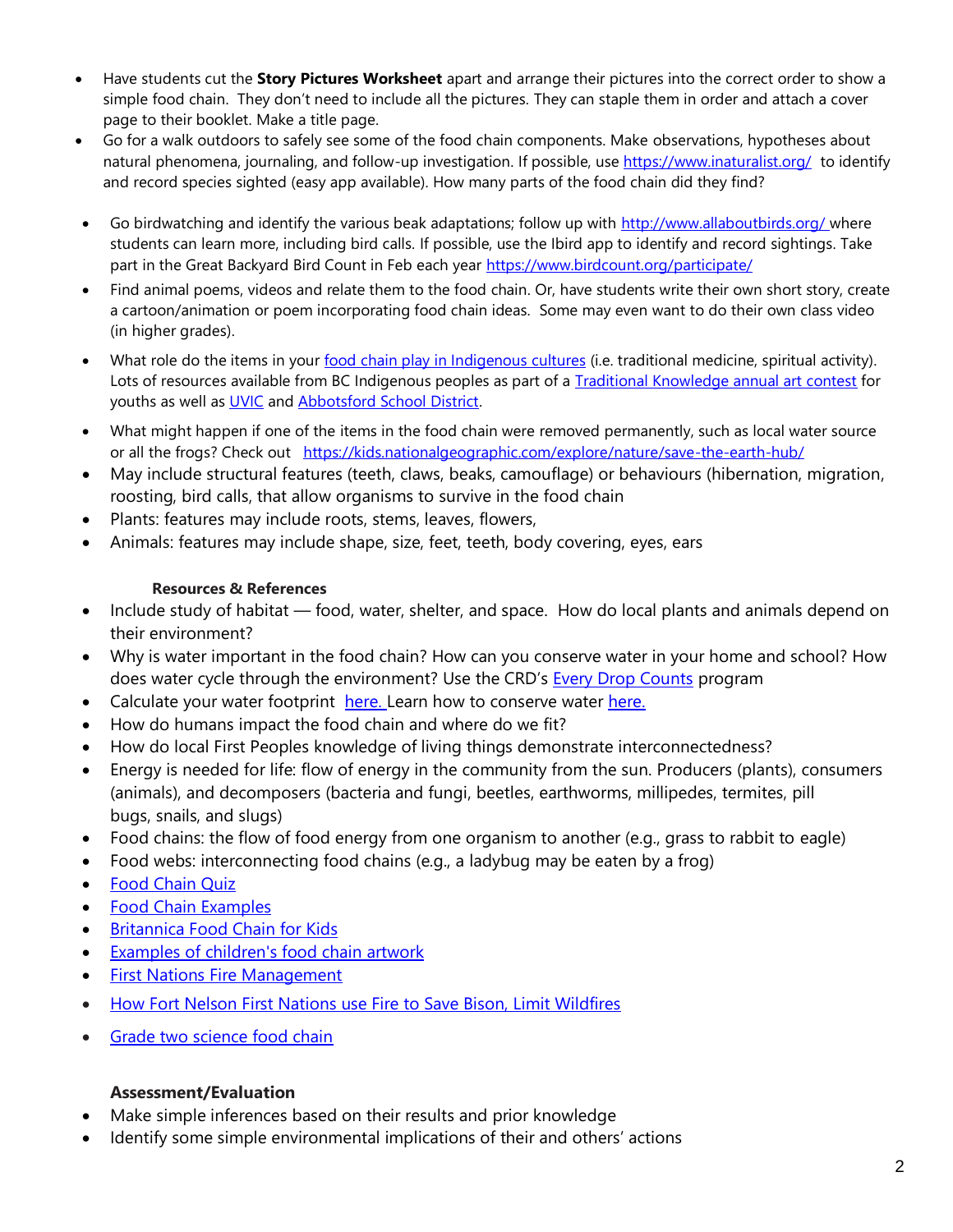- Compare observations with those of others
- Ask questions about familiar objects and events
- Make simple predictions about familiar objects and events

#### **Adaptations/Modifications**

• Robyn Ross, M.Ed, Special Needs, and a FORED volunteer, prepared the attached Classroom [Adaptations](http://foredbc.org/teachers/lessonplans/Classroom%20Adaptations%20for%20Students%20with%20Special%20Needs.pdf) plan to help teachers with diverse student needs.

#### **Extensions/Possible Cross-Curricular Connections**

- [Art:](https://www.google.com/url?sa=t&rct=j&q=&esrc=s&source=web&cd=&ved=2ahUKEwiwt9yD4eXuAhWpGDQIHcgiC-kQFjACegQIAxAC&url=https%3A%2F%2Fwww.curriculum.gov.bc.ca%2Fsites%2Fcurriculum.gov.bc.ca%2Ffiles%2Fcurriculum%2Fcontinuous-views%2Fen_arts_education_k-9_big_ideas.pdf&usg=AOvVaw0kOZ1cbyBoze7VanMqmQqK) Ask students to draw their [perception of a food chain pyramid](https://www.pinterest.ca/search/pins/?q=math%20in%20food%20chain%20kids&rs=typed&term_meta%5b%5d=math%20in%20food%20chain%20kids%7Ctyped) showing primary, intermediate and secondary producers.
- [Math:](https://curriculum.gov.bc.ca/curriculum/mathematics) Ask students to estimate how many kilometres away from the [earth the sun is](https://science.howstuffworks.com/sun.htm) (150 million kilometers), then ask them to look it up online in class. How does the sun's energy impact plants/trees? (leaves drop) and animal behavior (i.e. hibernation)? "Early spring sun makes it warm [enough to wake up a hibernating black](https://animals.howstuffworks.com/animal-facts/hibernation.htm) bear." What do humans like to do when they don't get much sun in Winter Break? (i.e. travel to Mexico, Hawaii etc.) Some primary activities related to math and food web/chains [here in Jump Math.](https://www.google.com/url?sa=t&rct=j&q=&esrc=s&source=web&cd=&ved=2ahUKEwjYpuvdnOjuAhWyHzQIHf4VC7MQFjADegQIARAC&url=http%3A%2F%2Fwww.earthrangers.org%2Fwp-content%2Fuploads%2F2016%2F08%2FJUMPEarthRangersPrimaryLessons.pdf&usg=AOvVaw2M8BqPeJAwbKybT_bxotnQ)
- [Personal Responsibility](https://curriculum.gov.bc.ca/competencies/personal-and-social/personal-awareness-and-responsibility) Have students make a school bulletin board showing others how to save water (eg. turn off the tap when brushing your teeth, use reusable water bottles…) and track their water usage to see if they can improve it.
- [First Peoples Principles of Learning:](https://curriculum.gov.bc.ca/instructional-samples/first-peoples-principles-learning) Forest fires can consume huge areas of BC, impacting the food chain and survival of various plants and animals. Indigenous peoples throughout history actually set fires to help manage nature and prevent forest fires. Why do you [think this might actually help](https://www.cbc.ca/news/indigenous/fort-nelson-first-nation-uses-fire-to-save-bison-limit-wildfires-1.3082391) the food chain?

# **Scroll down for Story Pictures Worksheet**